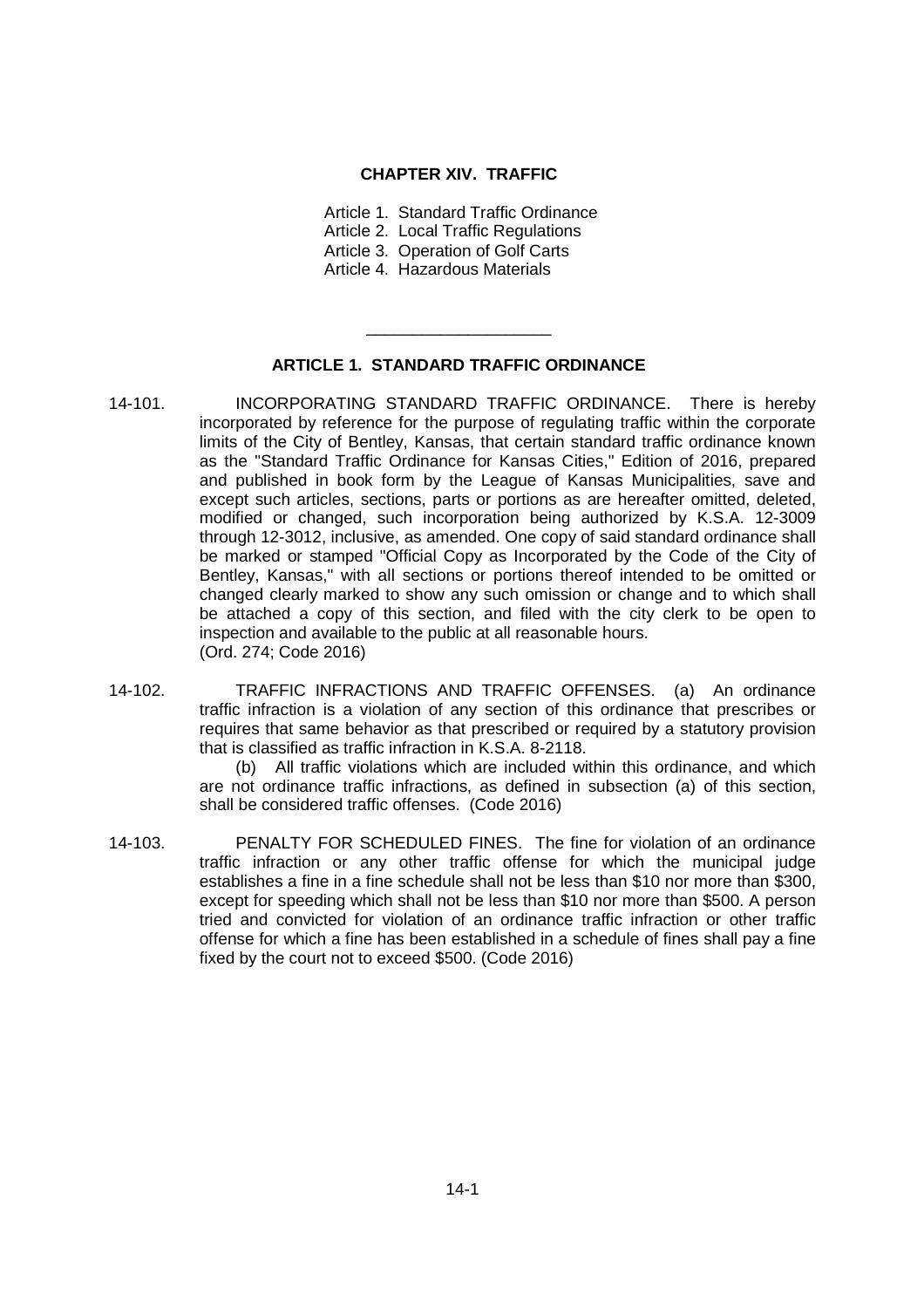# **ARTICLE 2. LOCAL TRAFFIC REGULATIONS**

14-201. COMMERCIAL TRUCKS; PROHIBITION. The operation of commercial trucks, including but not limited to semi-truck and tractor units, but not including pickup trucks, shall be prohibited from travel on all streets in the city except for the following streets and/or sections of streets:

(a) Main Street, an east-west route, from Phelps Avenue on the west end of Main Street to Wichita Avenue on the east end of Main Street.

(b) Wichita Avenue, a north-south route, from Main Street on the north end of Wichita Avenue to Ragan Street on the south end of Wichita Avenue.

(c) Midland Street, a northeast-southeast route, from Phelps Avenue on the west end of Midland Street to Wichita Avenue on the east end of Midland Street. (Ord. 170, Sec. 2; Code 2016)

14-202. TRAFFIC CONTROL DEVICES AND MARKINGS. The Standard Traffic Ordinance as adopted is hereby modified by adding thereto the following:

> The governing body may, by resolution, establish and fix the location of such traffic control devices as may be deemed necessary to guide and warn traffic under the provisions of this chapter, other traffic ordinances and the state laws. The city shall place and maintain such traffic control signs, signals and devices when and as may be required by the authority of the governing body to make effective the provisions of this chapter and other ordinances for the regulation of traffic. Any official traffic control device placed pursuant to this section shall be marked and labeled on a map of the City of Bentley for the purpose of displaying all such traffic control devices and shall be filed with the city clerk to be open to inspection and available to the public at all reasonable hours of business. (Code 2016)

- 14-203. REGULATION OF BICYCLES AND SIMILAR WHEELED DEVICES. Every operator or user of a bicycle or other wheeled device which does not meet the definition of a motor vehicle or fall within the exceptions thereto under the duly adopted Standard Traffic Ordinance for Kansas Cities within the city shall obey all standard traffic ordinances of the city. (Ord. 200; Code 2016)
- 14-204. SAME; RESTRICTIONS. Every operator or user of a bicycle, roller skates, roller blades, mini-motorcycle, standard skateboard, coaster or similar device within the City shall:

(a) Not ride or operate any such device within, upon or across any sidewalk, parking area or driveway in the General Business District (C-1), between the hours of 7:45 a.m. to 6:30 p.m., Monday-Friday.

(b) Not ride any such device upon or across any private lot or property if such property is clearly and visibly marked by a sign or signs indicating that such use of the property is prohibited.

(1) The police department is hereby authorized to enforce the provisions of this section on any private property so marked.

(c) No such device will be parked or left upon any sidewalk in the General Business District (C-1) in such a manner as to block or obstruct entrances or exits of any kind to adjacent building structures or properties.

(d) No bicycle shall be permitted on any street, sidewalk, or other public highway of the city between 30 minutes after sunset or 30 minutes before sunrise,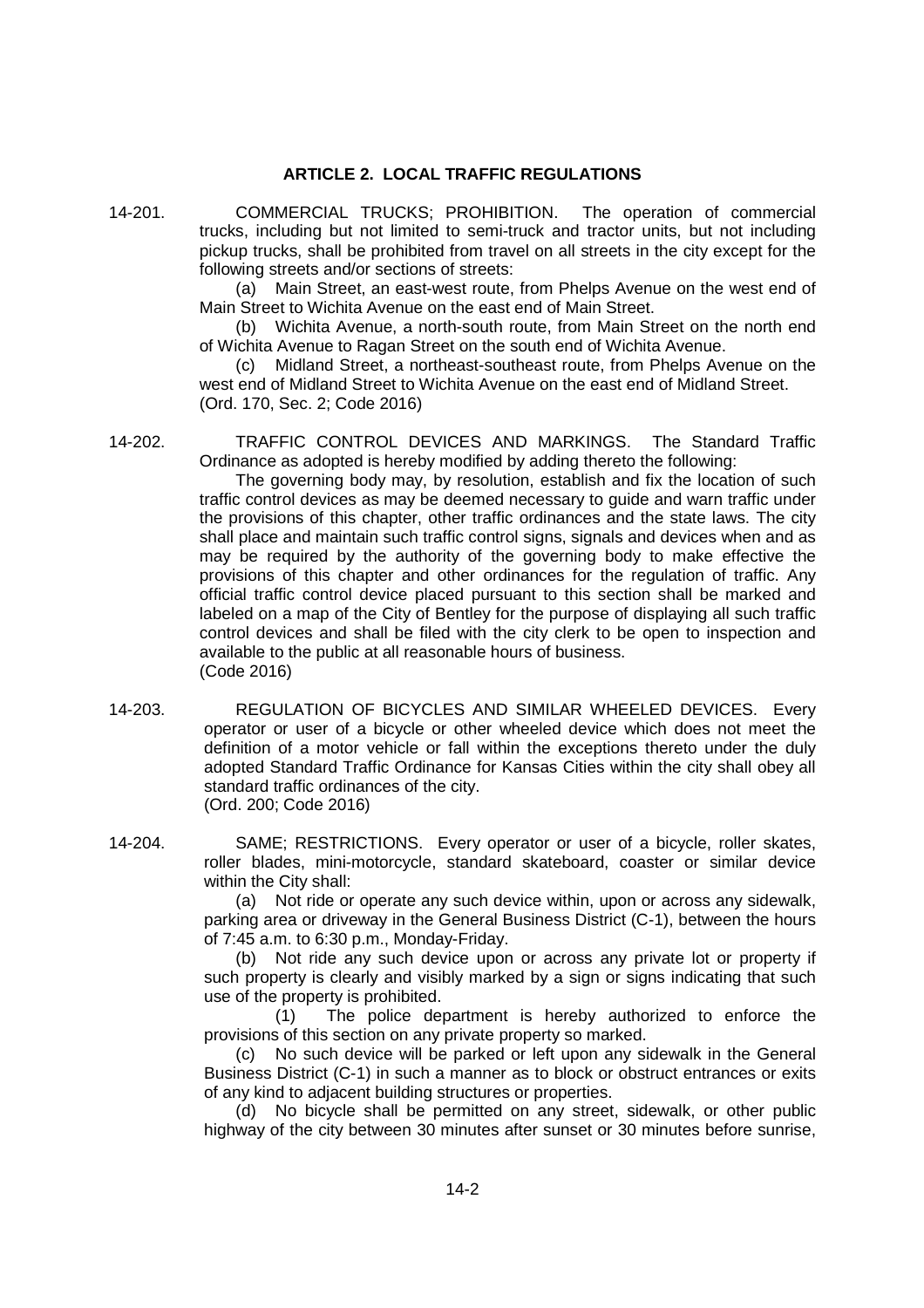without a headlight, and a rear red light or red reflector conforming to the requirements for such devices under the Standard Traffic Ordinance as has been adopted and is in effect. (Ord. 200; Code 2016)

- 14-205. SAME; MOTORIZED. No person shall use, operate or ride any motorized scooter or mini-motorcycle powered by either electric motor or internal combustion engine including, but not limited to, sidewalk roller scooter, racer scooter, or motorized skateboard upon the street, highways, sidewalks or other public areas of the City. (Ord. 200; Code 2016)
- 14-206. PENALTY. Any person violating; the provisions of this section, shall upon conviction, be fined any sum in an amount not to exceed \$50. Furthermore, any law enforcement officer may impound any bicycle, skateboard, roller skates, roller blades, sidewalk roller scooter, racer scooter, mini-motorcycle, motorized scooter, roller skates, coaster or other similar device that is redden or operated in violation of this ordinance or of the Standard Traffic Ordinance for Kansas Cities, and upon such impoundment shall not release the same to the owner thereof until each of the following has occurred.

(a) Payment of \$10 to the City for the impoundment fee.

(b) All fines or other obligations or conditions imposed by Municipal Court are settled where applicable.

(c) In any case of impoundment, if the violator is 18 years or older, the impounded property shall be released to the violator by the police department at such time as the violator appears at the police department, requests return of the impounded property and provides self-identification. If the violator is less than 18, the violator must appear at the police department with a parent or guardian, who makes the request for the release of the impounded property, provided, however, if no parent or guardian resides in the city, the impounded property can be released if its owner provides a notarized letter from a parent or guardian requesting that it be released.

(Ord. 200; Code 2016)

- 14-207. TRUCK PARKING. No person shall utilize the streets of the City of Bentley for the parking of any trailer or truck tractor, as defined by the Standard Traffic Offense Code, as adopted by the City of Bentley, except for the direct purpose of loading and unloading and there must be bills of lading available for inspection by law enforcement officer upon request. (Ord. 225; Code 2016)
- 14-208. SAME: No truck tractor or trailer may be parked on the street or within 300 feet of any residence and leave the motor, either truck or refrigeration, running to create a nuisance to residents of the area. (Ord. 225; Code 2016)
- 14-209. SAME: Trucks or truck tractors may be parked off the street and on private property at the residence of any owner or person in lawful possession of such truck or truck tractor for a period not to exceed 72 hours but the same shall not be with the motor, either truck or refrigeration, running to create nuisance to residents of the area. (Ord. 225; Code 2016)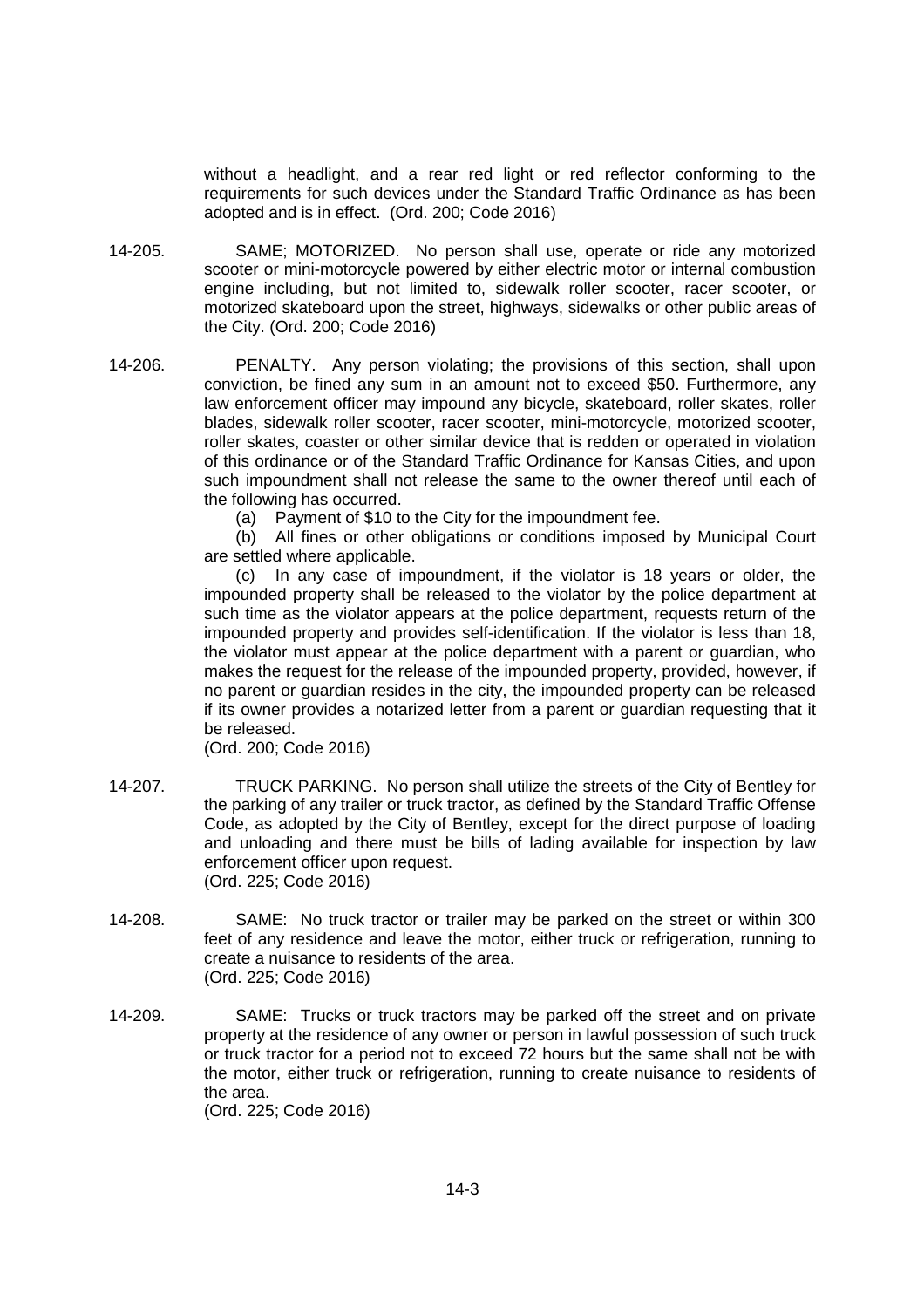# **ARTICLE 3. OPERATION OF GOLF CARTS**

14-301. OPERATION OF GOLF CARTS. (a) Golf carts may be operated upon the public highways, streets, roads and alleys within the corporate limits of the city; provided, however, that no golf cart may be operated upon any public highway, street, road and alley with a posted speed limit in excess of 30 miles per hour. No golf cart shall be operated on any interstate highway, federal highway or state highway; provided, however, that the provisions of this subsection shall not prohibit a golf cart from crossing a federal or state highway with a posted speed limit greater than 30 miles per hour.

(b) No golf cart shall be operated on any public highway, street, road or alley between sunset and sunrise and any such vehicle operated on any public highway, street, road or alley shall be equipped with all lighting required of any personal vehicle including but not limited to headlights, brake lights, and turn signals.

(c) Every person operating a golf cart on the public highways, streets, roads and alleys of the city shall be subject to all of the duties applicable to a driver of a vehicle imposed by law. (Ord. 241; Code 2016)

- 14-302. SAME: VALID DRIVER'S LICENSE REQUIRED; PENALTY. No person shall operate a golf cart on any public highway, street, road or alley within the corporate limits of the city unless such person has a valid driver's license. Violation of this section is punishable by a fine of not more than \$1,000 or by imprisonment for not more than six months or by both such fine and imprisonment. (Ord. 241; Code 2016)
- 14-303. SAME; DEFINITION. "Golf Cart" means a motor vehicle that has not less than three wheels in contact with the ground, an unladen weight of not more than 1,800 pounds, is designed to be operated at not more than 25 miles per hour and is designed to carry not more than four persons, including the driver. (Ord. 241; Code 2016)
- 14-304. SAME; PENALTY. Unless specifically provided herein, a violation of this section shall be deemed an ordinance traffic infraction. Upon an entry of a plea of guilty or not contest or upon being convicted of such violation, the penalty imposed shall be in accordance with the Standard Traffic Ordinance and amendments thereto, as the City has in effect. (Ord. 241; Code 2016)
- 14-305. SAME; INSURANCE REQUIRED; PENALTY. (a) Every owner of a golf cart shall provide liability coverage in accordance with the Standard Traffic Ordinance, and amendments thereto, as the City has in effect and the Kansas Automobile Injury Reparations Act, K.S.A. 40-3101, et seq., and amendments thereto. (Ord. 241; Code 2016)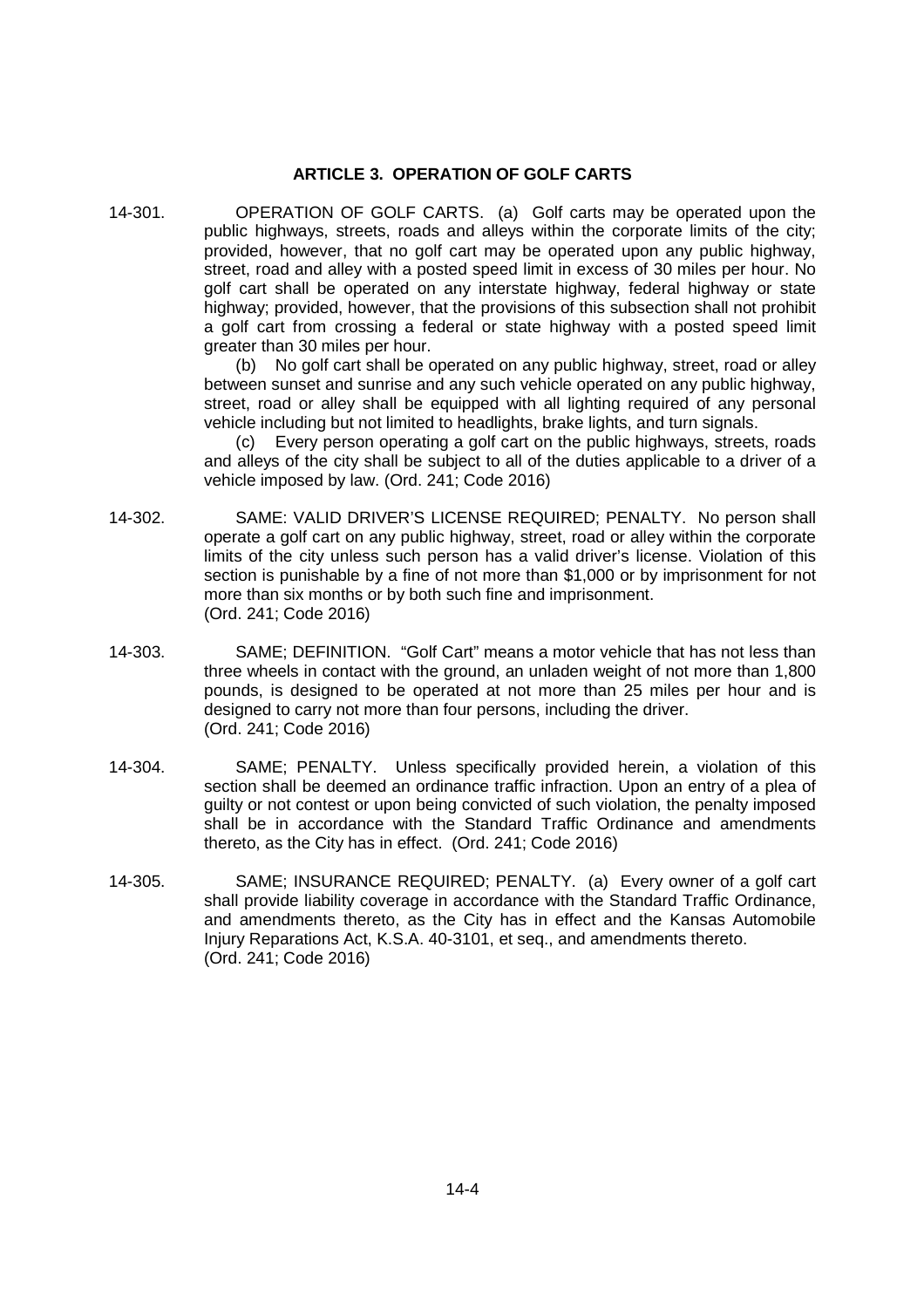### **ARTICLE 4. HAZARDOUS MATERIALS**

- 14-401 HAZARDOUS MATERIAL DEFINED. As used in this article, the term hazardous material shall mean any material or combination of materials which, because of its quantity, concentration, or physical, chemical, biological, or infectious characteristics, poses a substantial present or potential hazard to human health or safety or the environment if released into the workplace or environment or when improperly treated, stored, transported, or disposed of or otherwise managed. (Code 2016)
- 14-402. SAME; EXCEPTIONS. The provisions of this article shall not apply to any container which shall have a capacity of 150 gallons or less which shall be used for the purpose of supplying fuel for the vehicle on which it is mounted. These provisions shall also not apply to vehicles, trailers, containers or tanks containing anhydrous ammonia or other material primarily used by farmers for fertilizer purposes when such vehicles, trailers, containers or tanks are parked or housed upon property designated for the placement of such vehicle, trailer, container or tank by any farmers cooperative, elevator company or farm supply store located within the city limits. (Code 2016)
- 14-403. TRANSPORTATION OF HAZARDOUS MATERIALS. Except as provided in section 14-404 it shall be unlawful for any person, firm, corporation or other entity to transport any hazardous material upon any street, avenue, highway, road, alley or any other public right-of-way in the city. (Code 2016)
- 14-404. HAZARDOUS MATERIALS ROUTES. The provisions of section 14-403 shall apply to all streets, avenues, highways, roadways, alleys or other public right-ofways within the city except those specified within this section where transportation of hazardous materials shall be allowed. Transportation of hazardous materials shall be allowed upon the following streets, avenues, highways or roadways:
	- (a) (Reserved)
	- (b) (Reserved)
	- (c) (Reserved)

(Code 2016)

14-405. PARKING OF VEHICLES OR TRAILERS CARRYING HAZARDOUS MATERIALS. (a) Except as provided in subsections (b) and (c), it shall be unlawful for any person, firm, corporation or other entity to park any vehicle, trailer or semitrailer carrying any hazardous material within any of the following city zoning districts as defined in Chapter 16 of this code:

(1) (Reserved)

(b) Subsection (a) shall not apply to vehicles, trailers or semi-trailers parked for continuous periods of time not to exceed one hour where such vehicles, trailers or semi-trailers are parked along those routes specified in section 14-404 of this code.

(c) Subsection (a) shall not apply to any vehicle, trailer or semi-trailer carrying any hazardous material where such vehicle, trailer or semi-trailer is not parked within 500 feet of any structure used for human habitation. (Code 2016)